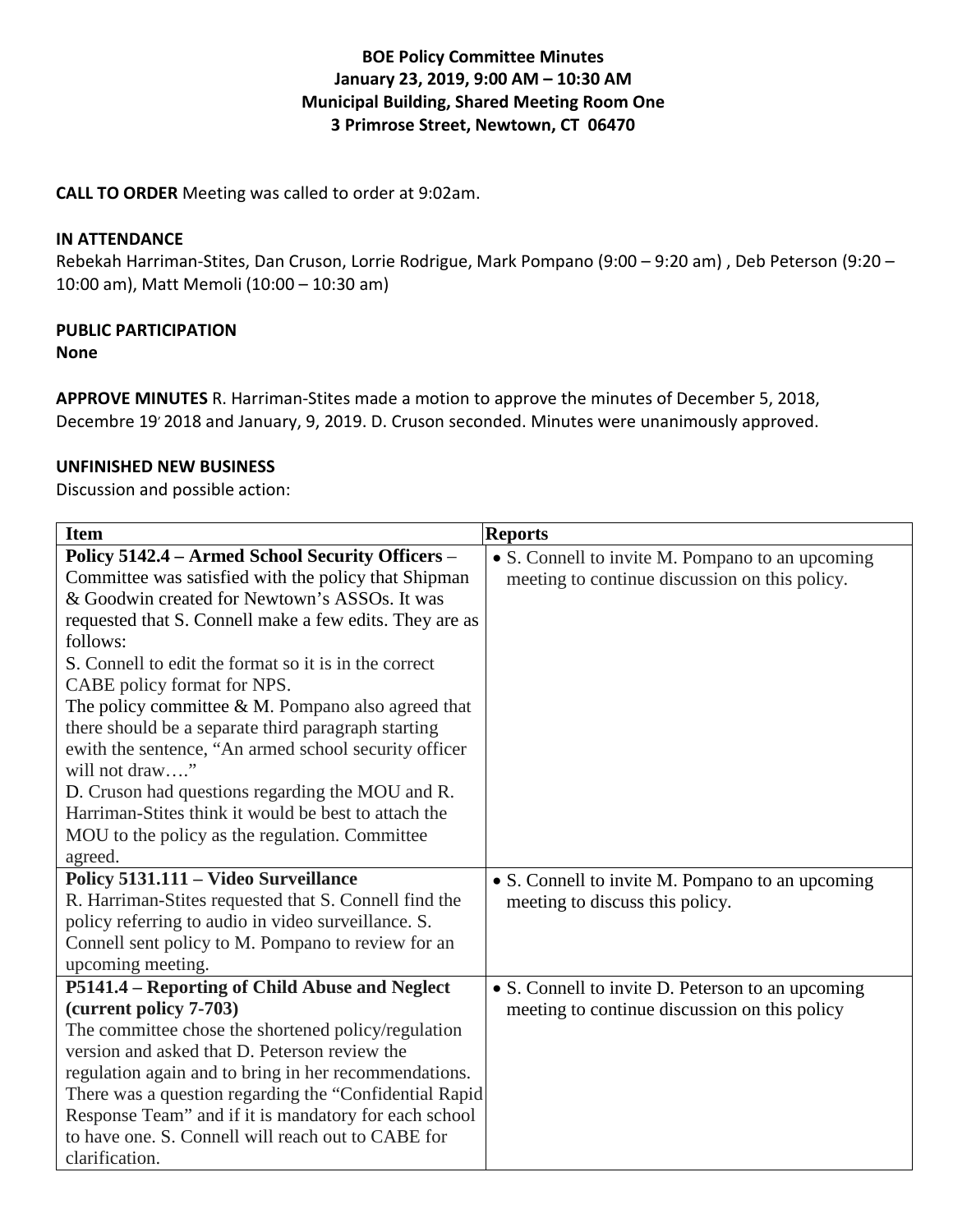| P5141.5 – Suicide Intervention and Prevention<br>(current policy 7-702)                                                                                                                                                                                                                                                                                          | • No further action is required.                                                                      |
|------------------------------------------------------------------------------------------------------------------------------------------------------------------------------------------------------------------------------------------------------------------------------------------------------------------------------------------------------------------|-------------------------------------------------------------------------------------------------------|
| The policy committee agreed that our current NPS<br>policy regarding Suicide Intervention and Prevention                                                                                                                                                                                                                                                         |                                                                                                       |
| was acceptable. S. Connell will change the numbering                                                                                                                                                                                                                                                                                                             |                                                                                                       |
| to the current CABE policy number: P5141.5 and add                                                                                                                                                                                                                                                                                                               |                                                                                                       |
| to the Policy manual.<br>P5141.61 - Dealing with The Effect Of a Death                                                                                                                                                                                                                                                                                           |                                                                                                       |
| L. Rodrigue mentioned that K.Gombos from SHS has<br>procedures to deal with the loss of a family member,<br>classmate, teacher, ect She would like to bring this<br>policy to the Ateam meeting for their input. She will                                                                                                                                        | • Review and discussion will continue with L.Rodrigue<br>and the A-Team's input.                      |
| bring back any recommendations to an upcoming policy                                                                                                                                                                                                                                                                                                             |                                                                                                       |
| meeting.                                                                                                                                                                                                                                                                                                                                                         |                                                                                                       |
| P5141.7 - Student Sports - Concussion and Head<br>Injuries M. Memoli presented his current procedures<br>and protocols for concussion and head injuries. R.<br>Harriman-Stites agreed that he should take some more<br>time and review the policy with his team doctor and<br>bring his recommendations back to the February 20 <sup>th</sup><br>policy meeting. | • S. Connell to invite M. Memoli to an upcoming<br>meeting to discuss this policy (February 20' 2019) |
| <b>Policy Regarding Sex Discrimination and Sexual</b><br>Harassment - (Students) - Title IX - R. Harriman-<br>Stites tabled this policy until they are able to provide<br>their sample policy.                                                                                                                                                                   | • S. Raquel and J. Davila-Evans to send feedback to S.<br>Connell to present to the committee.        |
| <b>Policy 5145.6 - Student Grievance Procedures (Title</b><br>$IX$ ) – R.Harriman-Stites tabled this policy until they<br>are able to provide their sample policy.                                                                                                                                                                                               | • S. Raquel and J. Davila-Evans to send revisions to S.<br>Connell to present to the committee.       |
| <b>Policy Regarding Sex Discrimination and Sexual</b><br><b>Harassment in the Workplace (Personnel) -</b><br>R.Harriman-Stites tabled this policy until they are able<br>to provide their sample policy.                                                                                                                                                         | • S. Raquel and J. Davila-Evans to send revisions to S.<br>Connell to present to the committee.       |

# **UNFINISHED OLD BUSINESS**

Discussion and possible action:

| <b>Item</b>                                           | <b>Reports</b>                                       |
|-------------------------------------------------------|------------------------------------------------------|
| P5141.3- Health Assessments &                         | S. Connell to make approved edits to this policy and |
| immunizations ( <i>Current NPS Policy 7-102</i> )     | then move it to the 5000 series queue.               |
| S. Connell presented the edited version to the policy |                                                      |
| committee. It was agreed that this policy can now be  |                                                      |
| moved into the 5000 series queue.                     |                                                      |

## **UPDATE FROM THE SUPERINTENDENT**

| <b>PUBLIC PARTICIPATION</b> |
|-----------------------------|
| None                        |